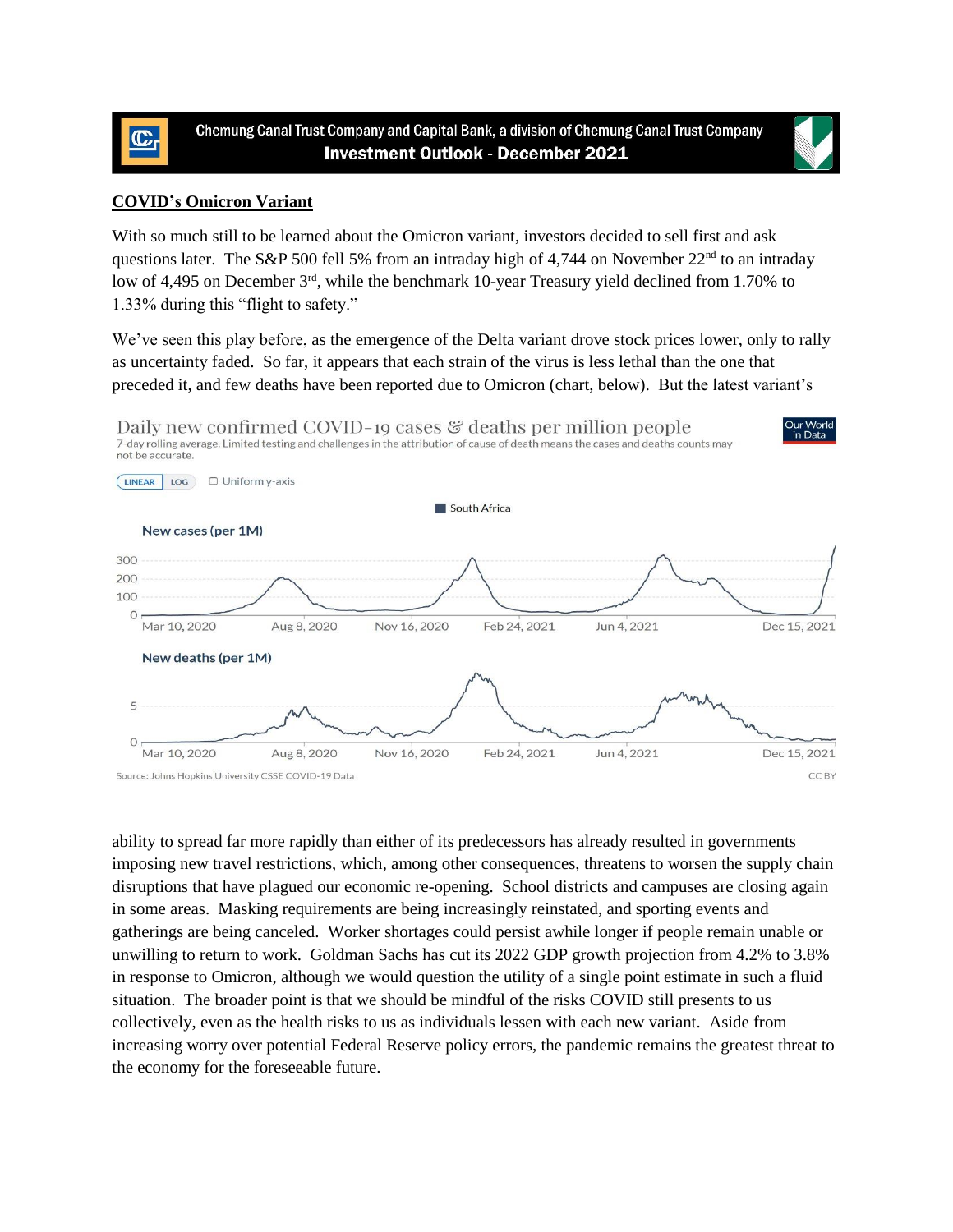## **Jobs and the Economy**

Non-farm payrolls advanced at a disappointing pace in November, as the economy added only 210,000 jobs versus the 550,000 that analysts were expecting. But as has consistently been the case in prior months, the headline number masks much of the underlying strength in the labor market. There were upward revisions of 82,000 jobs to the two previous months' reports. And the employment gains reported from the household survey, which measures new workers, not new jobs, showed an increase of 1.1 million. The unemployment rate fell to a new COVID era low of 4.2%.

Initial jobless claims, which are those claims filed immediately after a separation from employment, remain at multi-decade lows. The most recent jobless report shows the 4-week moving average of initial claims to be just over 203,000, the lowest level since 1969. This number is particularly stunning when you consider that the U.S. civilian labor force has more than doubled in the last 50 years. Job openings remain at near-record levels, and consumer confidence readings are stabilizing, despite the onset of the Omicron variant.

Elsewhere, retail sales are holding steady at a level well above the pre-COVID trend, and industrial production continues to recover toward its pre-pandemic growth path. Despite the supply shortages that have challenged much of the manufacturing sector, overall production remains strong and is now less than 2% below its pre-COVID growth path. The most recent ISM manufacturing data are indicative of an economy growing at a real rate of 5%, well above the recently lowered Goldman Sachs estimate.

## **Interest Rates and the Federal Reserve**

After months of assurances that heightened inflation levels were "transitory", Federal Reserve Chairman Powell has acknowledged that it was time to retire that word. Transitory always seemed to be a curious term anyway – in the end, everything is transitory.

Consumer price inflation rose by 6.8% over the twelve months ending in November. Excluding food and energy, the prices of which tend to be more volatile, inflation rose 4.9%, the highest level in more than 30 years. The Fed has now clearly shifted its focus away from supporting employment gains to attempting to prevent inflation from becoming entrenched at an elevated level.

As we pointed out in the previous *Outlook,* most analyses have cited supply shortages as the main reason for the uptick in inflation as the economy re-opened from the 2020 shutdown, but demand factors are in play as well. Both nominal GDP growth and incomes have advanced above their pre-COVID growth paths as a result of unprecedented levels of fiscal stimulus and Fed policies that were much more accommodative than in past cycles. Positive labor market momentum and an additional \$4.5-trillion in spendable savings above the pre-COVID trend are likely to continue to fuel demand even as the Fed begins to gradually withdraw its support. The crucial question is whether the Fed, having dismissed inflation as a concern throughout the recovery period, is now behind the curve and will be forced to move too aggressively to accomplish its goal of controlling inflation without plunging the economy back into recession.

A month ago, the markets were expecting one interest rate hike late next year, and a series of gradual rate increases over the 2023-24 time frame. Now, the consensus is that the Fed will increase rates three times in 2022 and at least four times in 2023, with more to possibly follow after that. The Fed has reinforced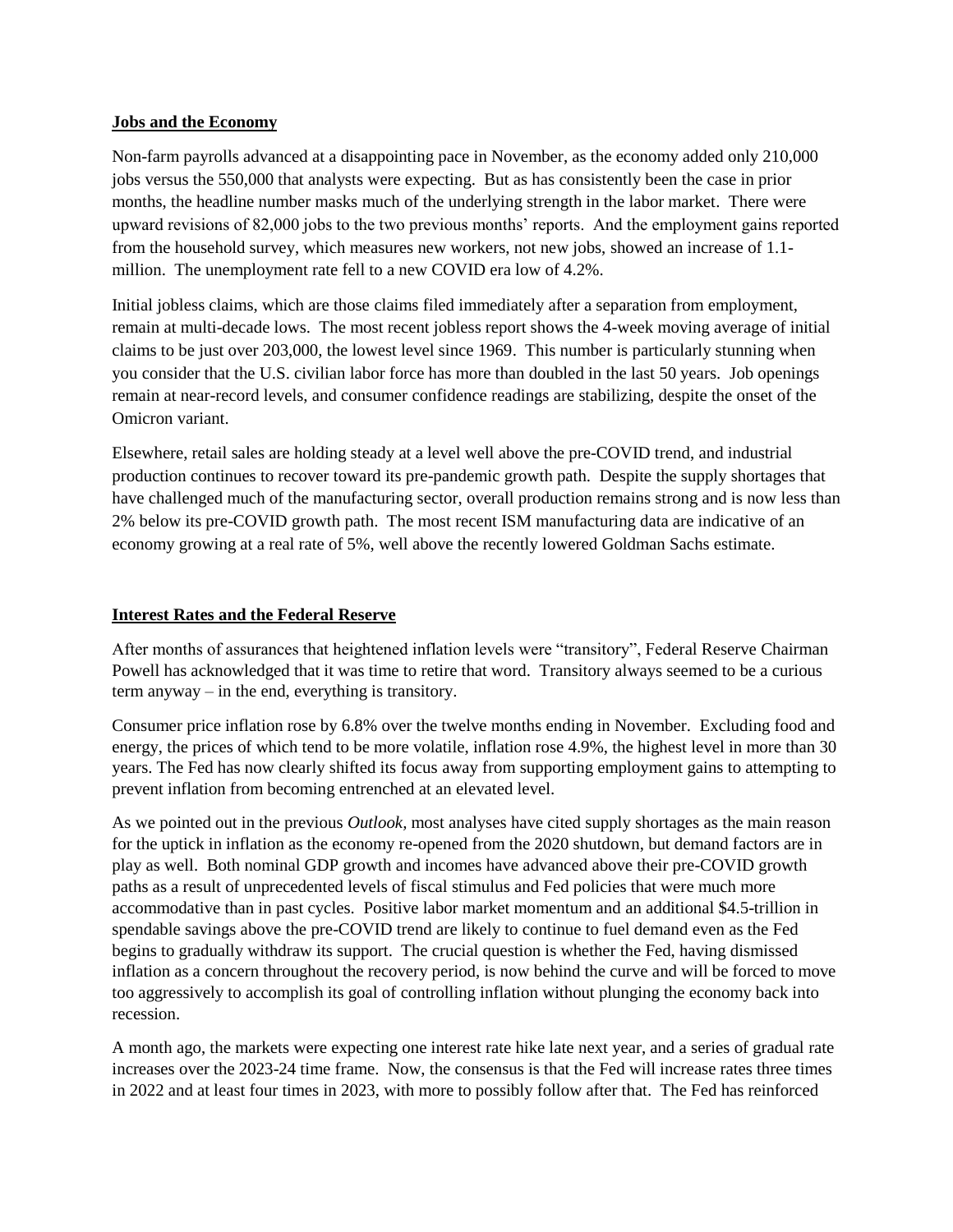these expectations by announcing that it will accelerate its tapering of asset purchases, setting the stage for rate increases to begin earlier than previously forecast.

The optimistic view is that the Fed has a greater margin for error than is generally thought in the current situation. With incomes, earnings and nominal GDP growth indicators strong and "real" interest deeply negative, the Fed has plenty of hiking leeway before it risks sending the economy into another downturn. By that view, inflation will remain elevated in 2022, but a level below 3% in 2023 will seem plausible as the economy slows, but doesn't stall. The negative view is that the Fed waited too long, and more aggressive tightening will be required than would have been necessary otherwise. It's a fine line to tread, but the Fed's change in focus is a necessary first step.

## **The Stock Market**

Supply shocks and rising input costs have so far not affected corporate earnings. A whopping 82% of S&P 500 companies reported earnings results that exceeded expectations, with the average positive surprise of 10% above estimates. However, it should be noted that more companies lowered guidance for the future than raised them, and the number of companies citing supply chain concerns in their commentary has increased in each successive quarter this year, and accelerated in the most recent quarter.



By all traditional measures, equity investors have had a remarkable run over these last 21 months. The S&P 500 Index has risen 23% so far this year, and is 106% above its March 2020 low. The S&P 500 posted new record highs in every month in 2021, joining 2014 as the only other year when this has occurred. Gravitation to the mean, alone, would suggest that investors should lower their expectations for the next couple years. But even apart from COVID uncertainty and Fed policy concerns, the ongoing narrowing of market breadth is a key near-term risk to the market. Fewer and fewer stocks are participating in the market's rise.

We have commented repeatedly in past Outlooks that market returns are being increasingly driven by a handful of stocks whose large market capitalizations disproportionately affect the index. While the stock